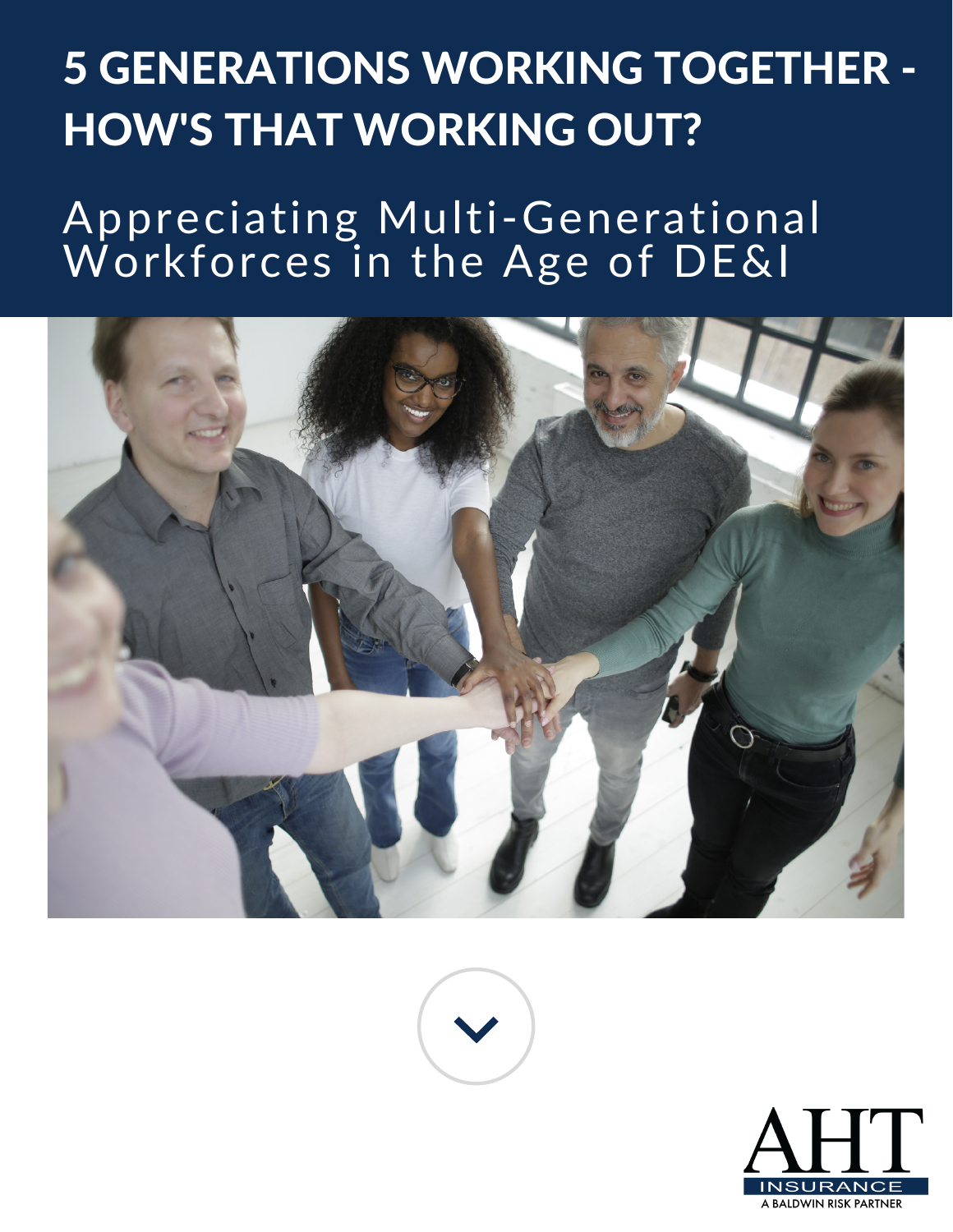## **SUPPORTING A MULTI-GENERATIONAL WORKFORCE**

We're currently seeing the most age diverse work population in history. There are five generations working with one another, and each of them has lived different experiences that shape their reality. At best, a multigenerational work force brings innovation, perspectives, and creativity to the table. At worst, different generations can clash in the workplace when biases and prejudices obstruct communication and collaboration. When discussing generational diversity in the workplace, there's no universally accepted understanding about the specific parameters that define a generation.

## The Pew Research [Center](https://www.pewresearch.org/) defines generations as follows:

- Silent Generation born between 1920 and 1945
- Baby Boomers born between 1946 and 1964
- Generation  $X$  born between 1965 and 1980
- Millennials born between 1981 and 1996
- Generation Z born between 1997 and 2012

In recent years, diversity, equity, and inclusion (DE&I) have become priorities for many businesses as conversations about age, race, religion, gender, and ethnicity have come to dominate the popular discourse. Employees want to work in safe and inclusive environments where their work is valued and they aren't stereotyped.

> A Glassdoor survey found that 76% of employees and job seekers indicated that diversity is an important factor in their evaluation of companies and job offers. Additionally, a study by McKinsey revealed that more diverse companies outperform their [counterparts.](https://www.mckinsey.com/featured-insights/diversity-and-inclusion/diversity-wins-how-inclusion-matters) This evidence further proves why DE&I should be a business priority for employers.

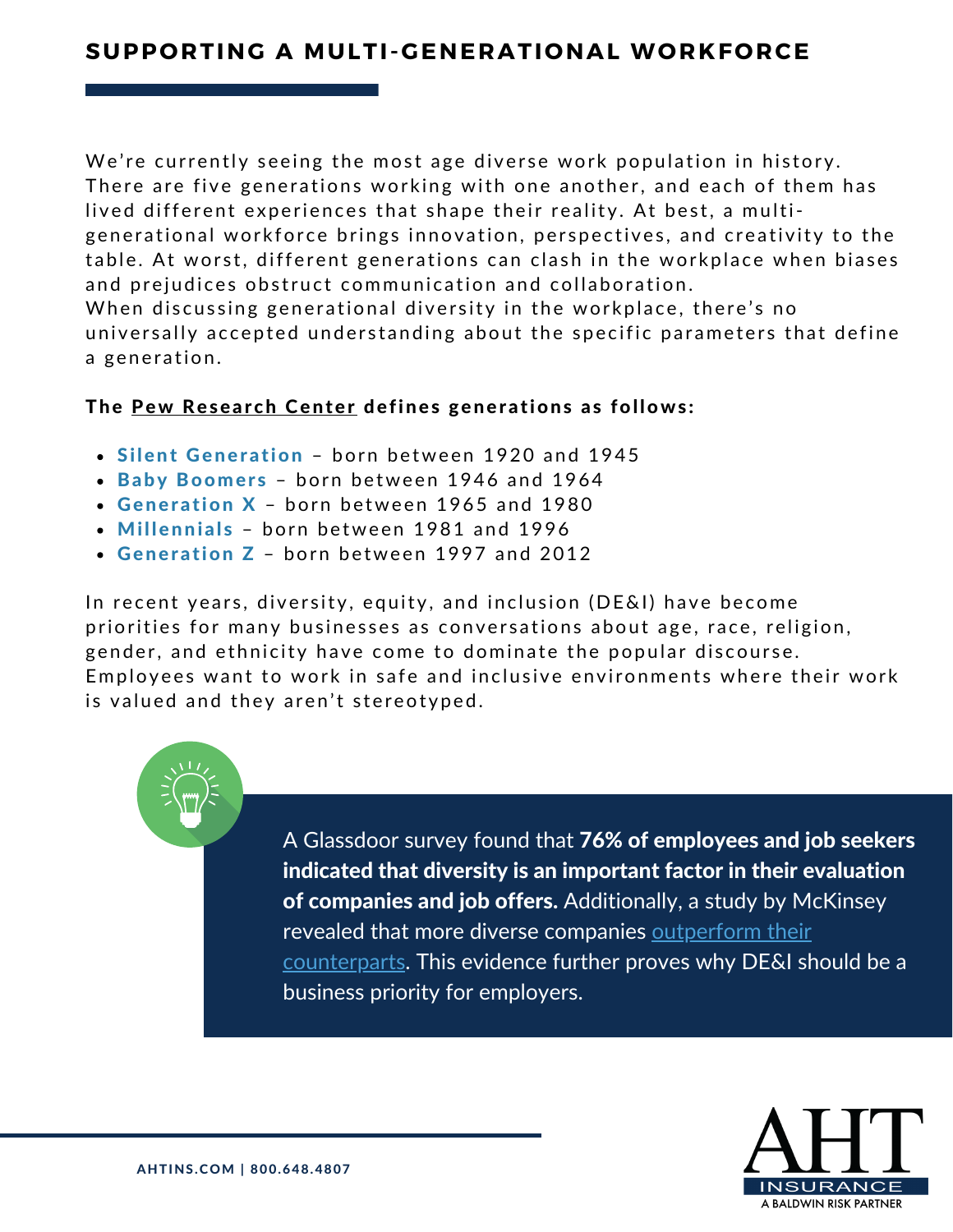DE&I conversations also need to include generational stereotyping. The conversation should begin with an understanding that diversity in age brings a wealth of perspective, as older employees have invaluable experience while younger employees have fresh insights. Employees should be open-minded and not assume that every individual will fit the negative stereotypes of their generation.

Employers can play an important role in bridging obstructive differences in a generationally diverse workforce and promoting DE&I in a multigenerational workplace. Dispelling generational stereotypes, providing diversity training, offering learning opportunities, setting up mentorship programs, coordinating employee social events, and forming diverse, mixed-age teams are just some of the things employers can do to build a culture of inclusion.

Though age and generational differences might impact how employees think about company culture and what DE&I should look like, open discourse can show that most of the time, there's more common ground between all of us than what initially meets the eye.

> Gen Z became the largest generation in 2019, [constituting](https://nypost.com/2020/01/25/generation-z-is-bigger-than-millennials-and-theyre-out-to-change-the-world/) 32% of the global [population](https://www.togetherplatform.com/blog/gen-z-in-the-workforce) and they're projected to constitute more than 25% of the US workforce by 2025.

It's important for companies to lay the foundation for DE&I in the workplace now, as they look to their prospects in the future. Gen Z became the largest generation in 2019, constituting 32% of the global [popul](https://nypost.com/2020/01/25/generation-z-is-bigger-than-millennials-and-theyre-out-to-change-the-world/)ation and they're projected to constitute more than 25% of the US workforce by [2025](https://www.togetherplatform.com/blog/gen-z-in-the-workforce). A recent Monster survey found that 83% of Gen Z c[andida](https://hiring.monster.com/resources/blog/monsters-2020-state-of-the-candidate-infographic/)tes indicated that DE&I was important to them when choosing an employer. As it becomes more difficult to attract and retain top talent, businesses need to be able to build an attractive work environment with a people-first culture and show that they're committed to DE&I.